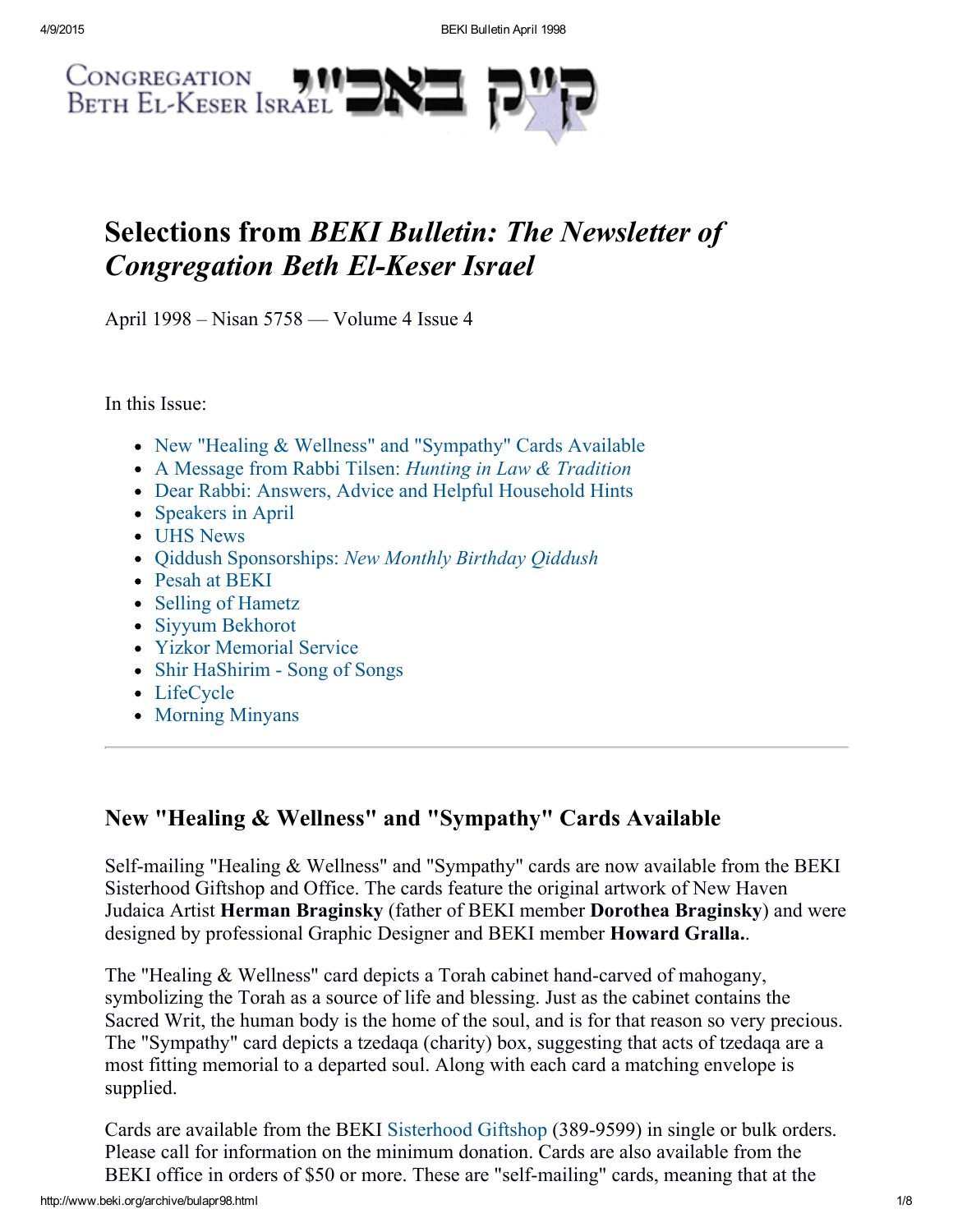time of the donation the donor is given a pre-printed card and envelope to complete and mail. Donors who wish the dedication of the card printed in the BEKI Bulletin are supplied with mail-in (or fax-in) coupons for this purpose.

### A Message from Rabbi Tilsen

#### Hunting in Law & Tradition

In Western civilization, hunting is seen as a noble and manly pursuit. In Greek and Nordic mythology hunters are heros; in popular culture hunting is the epitome of manliness.

Twenty-five million people in the US hunt, killing over 100 million animals each year. In a typical year, several hundred people are killed and 1,500 are injured by hunters in this country. Hunting is a significant and celebrated part of American culture. Whether he's a Davey Crockett or a Buffalo Bill, a real man has a dead animal's head on his wall.

Jewish culture & law, however, take a different view of hunting. The "Great Hunters" of the Bible are viewed by the Sages of Israel as wicked men: Nimrod, whose very name means "one who rebels [against God]," and Esau, who is the utter antithesis of the spirit of Jewish Civilization.

Rashi, who lived some 900 years ago in France, comments on the first verse of Psalms, "Happy is the one who has not walked in the path of sinners" by saying that this means "one who does not hunt with dogs for sport or entertainment."

Rabbi Meir of Rothenberg, the most influential German rabbi of the 13th century, declared that "כל מי שצד חיות בכלבים כעין הגוים לא יראה בשמחת לויתן whoever hunts animals with dogs, as do the gentiles, will not [partake of the pleasures of the World to Come]" (Sefer Shaarei Teshuva, Bloch ed. (Berlin), #27).

The Shemesh Tsedaqa, writing in the early 18th century [1681-1740], forbade hunting as a profession and for sport. He said that those who hunt "have taken hold of the occupation of Esau the wicked, and are guilty of cruelty in putting to death God's creatures for no reason. It is a doubled and redoubled duty upon people to engage in matters which make for civilization, not in the destruction of creatures for sport or entertainment." He concludes that killing for purposes of trade would constitute trading in forbidden merchandise.

Our sages teach that the Torah forbids hunting on several grounds. First, it represents cruelty to animals (tsa`ar ba`alei hayyim). Second, it violates the prohibition against wanton destruction. Third, it constitutes "spilling of blood." Fourth, it is a forbidden act of "copying the ways of the gentiles." These four grounds represent Biblical prohibitions (Isurei deOraita). One who hunts would thus violate four distinct Biblical commandments and numerous secondary rules.

How we view and treat animals is not unrelated to how we treat people. As part of God's creation, life is of immense value. When we take life for pleasure, we sink to the lowest levels of human existence.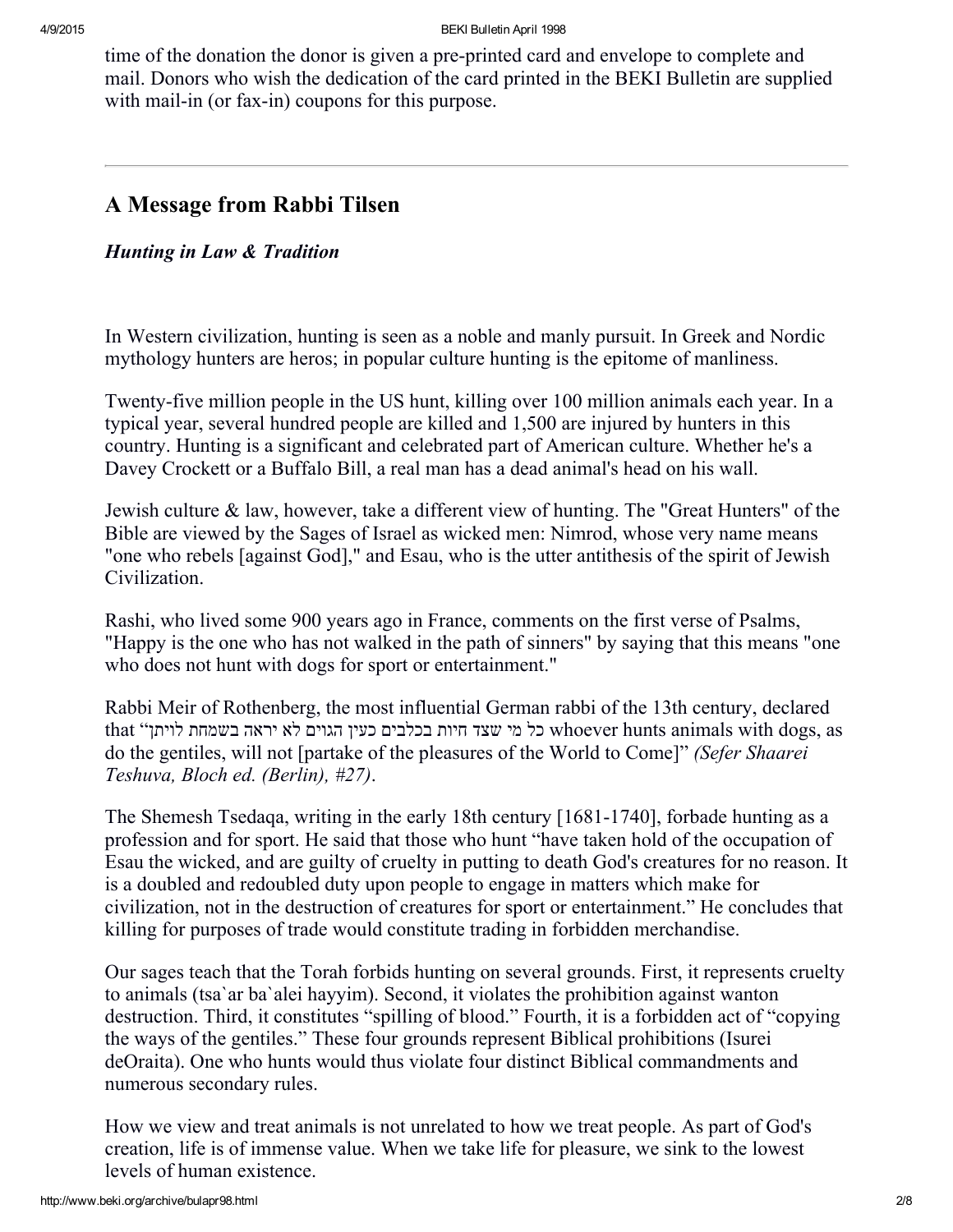4/9/2015 BEKI Bulletin April 1998

Our Torah was given to us as a gift from God to enhance and add holiness to our lives. To live according to our Torah and as one with our world, we must actively incorporate Torah values and laws (halakha) into our lives.

Reader response is welcomed to "Editor, BEKI Bulletin, 85 Harrison St., New Haven CT 06515" or to jitilsen@beki.org

### Dear Rabbi: Answers, Advice and Helpful [Household](http://www.beki.org/archive/dearrab.html) Hints

Dear Rabbi,

I like to brush my teeth after every meal. Do I need separate toothbrushes for meat and dairy?

Signed, Choppers

Dear Compulsive Cavity Curber,

The rules of *kashrut* (keeping kosher) require the strict separation of meat and milk. To answer your question, we must ask two more. Do actual meat or dairy pieces remain in the toothbrush? Does the toothbrush take on the property of being a fleshig (meat) or milchig (dairy) utensil?

Meat stuck in your teeth retains the property of meat for a short time, as is suggested by the Good Book: "While the flesh was still between their teeth," etc. (Numbers 11:33). Partly for that reason we are enjoined to wait a period of time after eating meat before eating dairy.

But after some time, the "food" in your mouth (and stuck on or between your teeth) ceases to be "food." Who would eat it? If your toothbrush is used at that point, it is not really in contact with "meat" or "dairy" and thus, strictly speaking, you would not need to consider its kashrut status.

On the other hand, if you brush right after eating, the toothbrush could obtain actual particles of meat or dairy. That can be solved by rinsing your toothbrush after each use. Any remaining particles would be too small to be a kashrut problem.

If your toothbrush remains wet between uses, it could be in persistent contact with meat or dairy in a moist environment and thereby take on the property of "meat" or "dairy." Even if the brush is not in contact with actual food, you might equate a toothbrush with an eating utensil or think of the particles on your teeth as being "like" food. So for "esthetic" reasons one might want to add the stringency of keeping separate toothbrushes. (Don't even ask about a separate set of dentures.)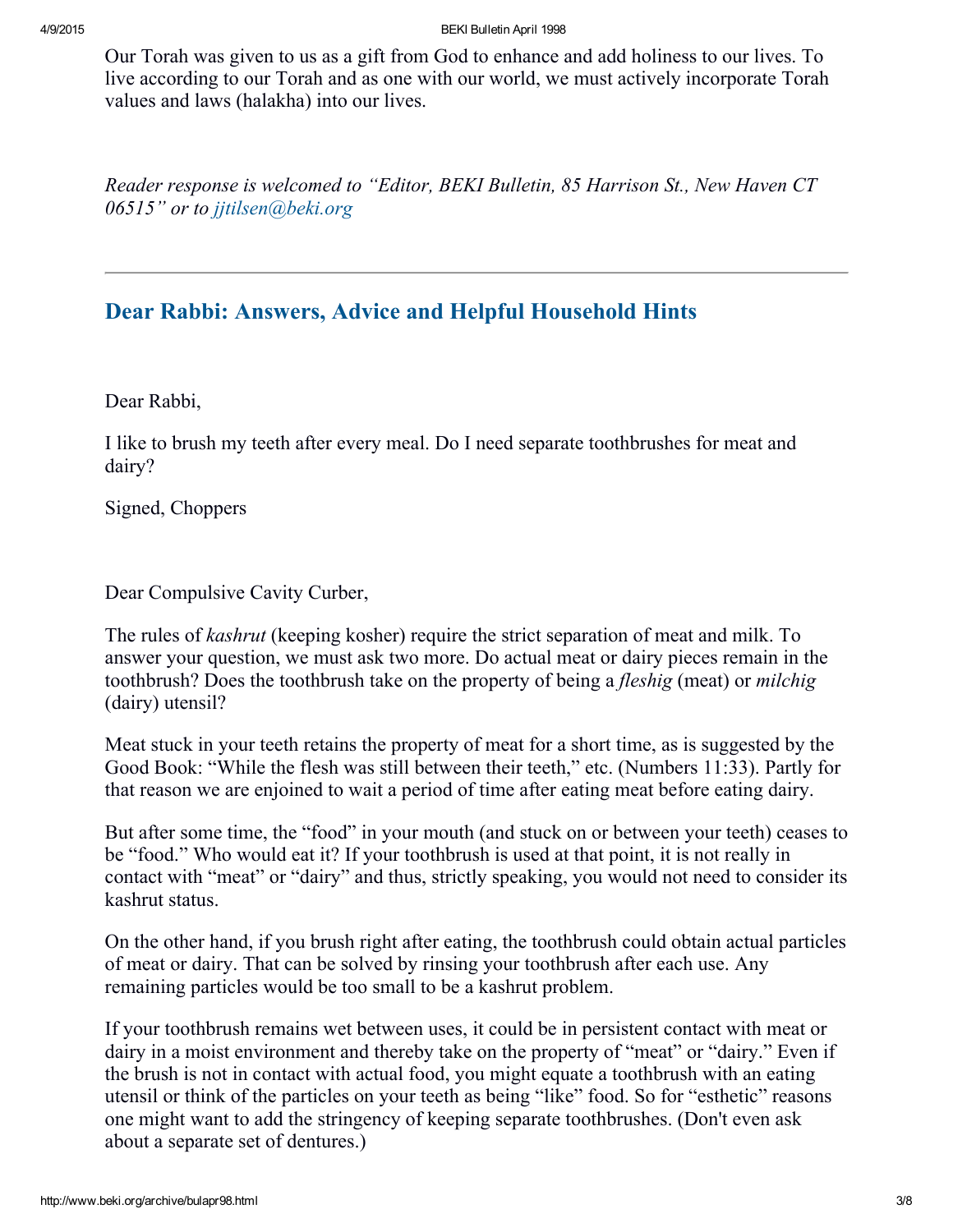4/9/2015 BEKI Bulletin April 1998

There is another basis for requiring a second toothbrush. According to Dr. Alan Gelbert, a prominent local dentist and past president of BEKI, "It is considered a good idea to have more than one brush so it can dry completely between uses, resulting in less transmission of bacteria." Caring for one's body is itself a religious obligation, as the Good Book says: "Only take good care of yourself, and guard your life diligently," etc. (Deut. 4:9). To the extent that separate toothbrushes promote health, they would be required.

Indeed, the Torah was concerned with poor dental hygiene, as we read in Job 41:14: "Who can open the doors of his face? His teeth are terrible round about." Failure to maintain dental hygiene may result in hearing your dentist quote the verse, "Open your mouth wide, and I will fill it" (Psalm 81:11).

See more Dear [Rabbi](http://www.beki.org/archive/dearrab.html)

### Speakers in April

Eva Landau, daughter of Helen Rosenberg and of Charles Landau, will be called to the Torah and lead services as a *bat mitzva* on Shabbat morning 4 April during the 9:15a morning service. All are urged to attend to help celebrate this important moment in the life of the Congregation. Eva is a student at the United [Hebrew](http://www.beki.org/archive/youth.html#UHS) School.

### United Hebrew School News

As many of you have probably noticed, the United [Hebrew](http://www.beki.org/archive/youth.html#UHS) School has been in full swing at BEKI since the fall. Many people put in hours of work to paint classrooms, replace ceiling tiles, move furniture and generally spruce up the classrooms. Special thanks to Lenny Stern, who organized the volunteers, and to Gary Rosenberg who put in countless hours and muscle power transforming the space.

United Hebrew School is a supplementary religious school open to the community. Students are generally members of BEKI or Westville Synagogue, though we do accept students who are not synagogue affiliated. In addition, we host the Talmud Torah [Meyuhad](http://www.beki.org/archive/youth.html#ttm) program, which helps meet the needs of students with special educational needs.

Highlights of the school-year include holiday celebrations. During our recent Hanuka family celebration, there were demonstrations of pressing olives to make olive oil, preparing sufganiyot (Middle Eastern donuts!), making arts and crafts projects and eating latkes.

The Dalet class kashered the kitchenette in the teachers' lounge under the supervision of UHS teacher (and BEKI president) Dr. Brian Karsif. Not only did they learn a hands-on lesson about kashrut, but they did a terrific job — and they looked like they were having fun too!

If you happen to be near the lobby, you will hear our students chanting the prayers at Tefila.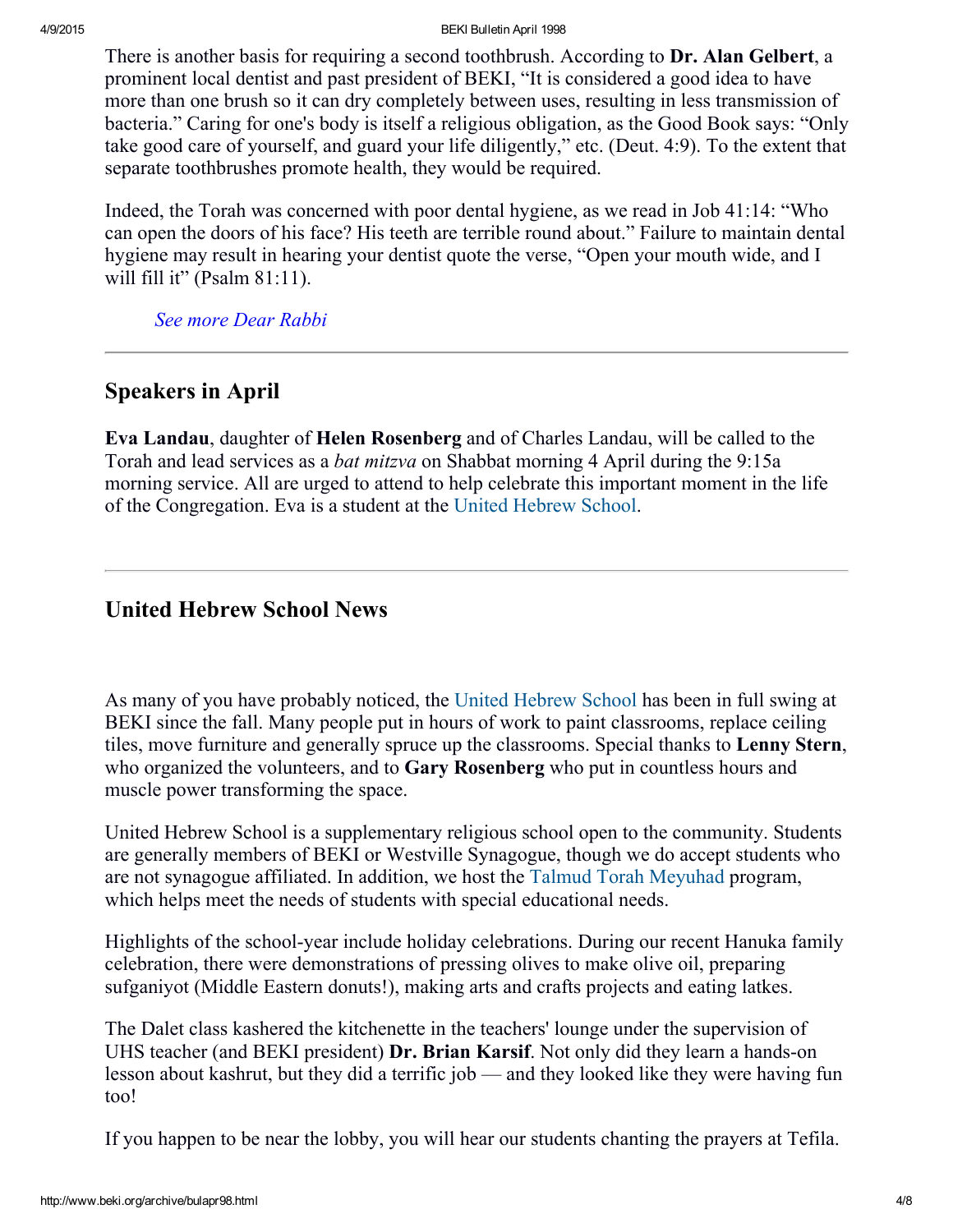#### 4/9/2015 BEKI Bulletin April 1998

In March we held our Purim Carnival, complete with costumes, games, prizes and food. We are now preparing for Pesah. The younger children have already begun learning or reviewing the "four questions," while older students prepare to participate in their own seders. We will have our annual family Pesah event which this year will include a demonstration of how matza is made.

On 2 May, UHS students, faculty and families will celebrate UHS Shabbat at BEKI by leading services and sponsoring kiddush. Our Principal, Terri Stern, will present a *Devar* Torah ("sermon"). We hope you will all join us as we kvell over the accomplishments of our Hebrew School and its students.

If you or anyone you know is interested in learning more about UHS please call Terri Stern at BEKI (389-2108, ext. 13). We will be happy to answer questions and set up a time to visit the school.

An important note to parents and other people who drop off and pick up students at UHS: Please observe the signs pertaining to parking. Do not park directly in front of or next to BEKI, as this makes for a very narrow passageway for cars and children and may create unsafe conditions. Thank you.

Shoshana Zax, UHS Board Chairperson

### Qiddush Sponsorships

New Monthly Birthday Qiddush Begins in July

BEKI is now taking reservations for sponsorship of Shabbat Morning Qiddushim through June 1999. Reserve your dates now to celebrate with your friends and family or to honor the memory of a loved one. Your contribution commemorating this life event is an act of tzedaqa (charity). The minimum donation to sponsor a regular qiddush is now \$75. Please contact the office to reserve your date or to inquire about larger options (including cakes) or special events such as bar- and bat-mitzva, baby namings, aufrauf (pre-wedding observance) and others.

Beginning in July, BEKI members will be able to mark the birthdays of family members or friends at a special qiddush that will be held each month. For \$18 per honoree, members may co-sponsor the qiddush in the name of the person celebrating a birthday. For this qiddush, there will be a birthday cake in addition to the regular qiddush.

Please watch for the new variety of food at the regular qiddush. The Qiddush Committee would appreciate your comments and suggestions. To contact or join the Qiddush Committee, call the BEKI office at 389-2108.

Stephen Pincus, Vice President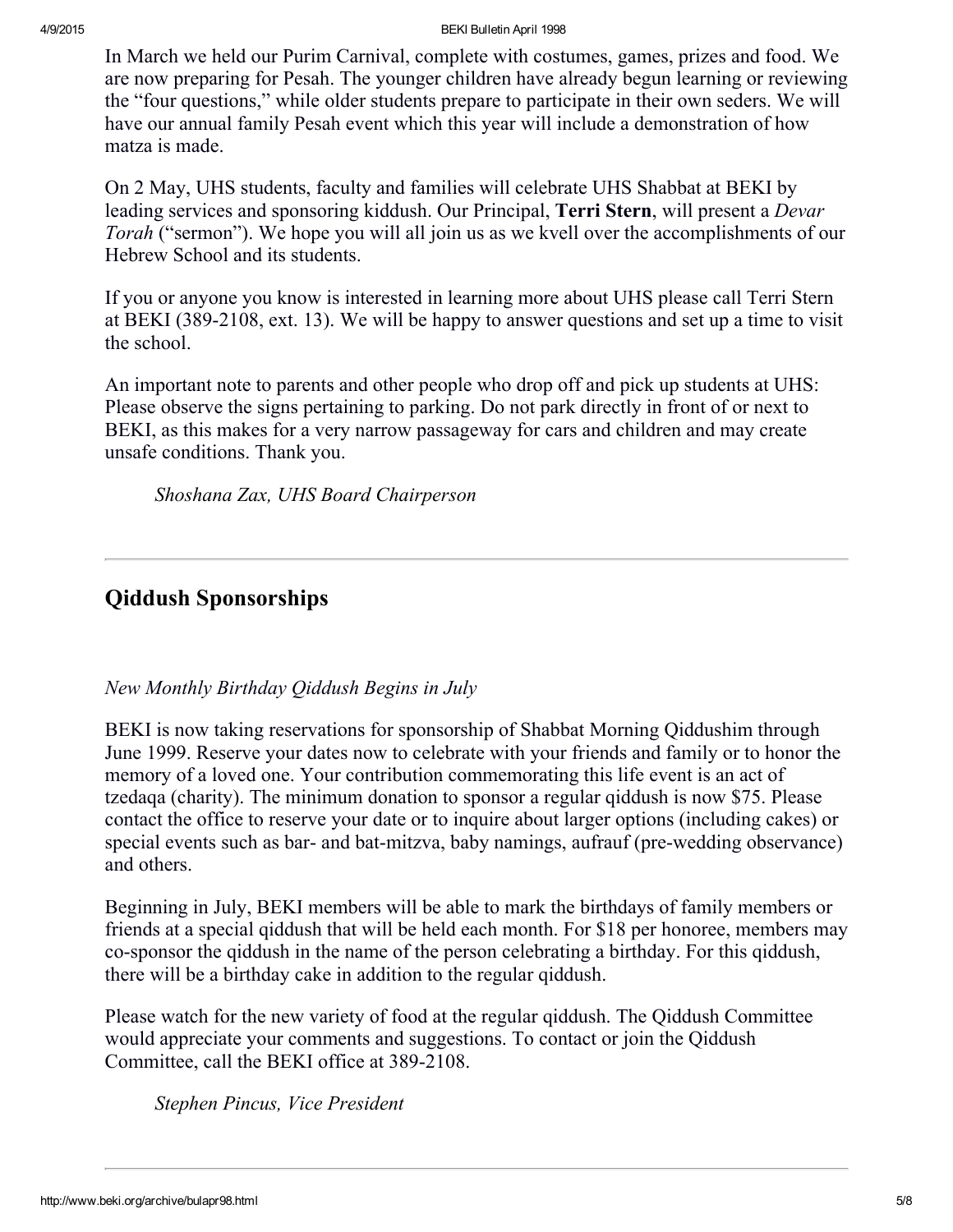### Pesah at BEKI

#### • Selling of Hametz

During the eight days of Pesah (Passover) it is forbidden for Jews to eat or own edible hametz. Hametz is any product containing wheat, barley, oats, spelt or rye that has not been especially prepared kosher for Pesah. Ideally one physically disposes of all hametz by the morning before Pesah. In order to be sure that this has taken place, or to avoid the loss of expensive hametz such as liquor, one can sell their hametz for the period of Pesah. If you would like to authorize Rabbi Tilsen to sell your hametz on your behalf to someone who is allowed to own it, please sign the form available at each daily morning and evening service or sign and return the form included in a synagogue mailing for that purpose. The form is a power of attorney allowing Rabbi Tilsen to sell your hametz for you, which he will do in a sale that will be effective the morning before Pesah. Please sign and return the authorization form at your earliest opportunity.

#### • Siyyum Bekhorot Firstborn Fast

The Fast of the First Born is Friday 10 April beginning at dawn. But firstborn who attend the morning service at 7:00a may conclude their fast by partaking of the seudat mitzva (obligatory feast) celebrating a siyyum, the conclusion of a study project. Services and siyyum will end by 8:15a. All may attend. That time will also be the last available opportunity to authorize Rabbi Tilsen to sell your hametz.

#### Yizkor Memorial Service

The Yizkor Memorial Service will be held during the 9:15a Shabbat Festival morning service on Saturday 18 April. The Festival service includes a Shaharit morning service, Hallel (Psalms of praise), a Torah reading and Haftara, and the Musaf additional service, and concludes by noon. The Yizkor memorial service is one of four such services during the year that help us recognize our feelings of loss, which are often especially intense during Pesah season, and to honor the memories of our loved ones.

#### Shir HaShirim Song of Songs

The Biblical love poetry of "Shir HaShirim - Song of Songs" will be read on the morning of 18 April during the Shabbat Festival morning service. Tradition ascribes the work to King Solomon himself, writing 2,900 years ago. Celebrate the spring holiday of Pesah with this beautiful and moving reading.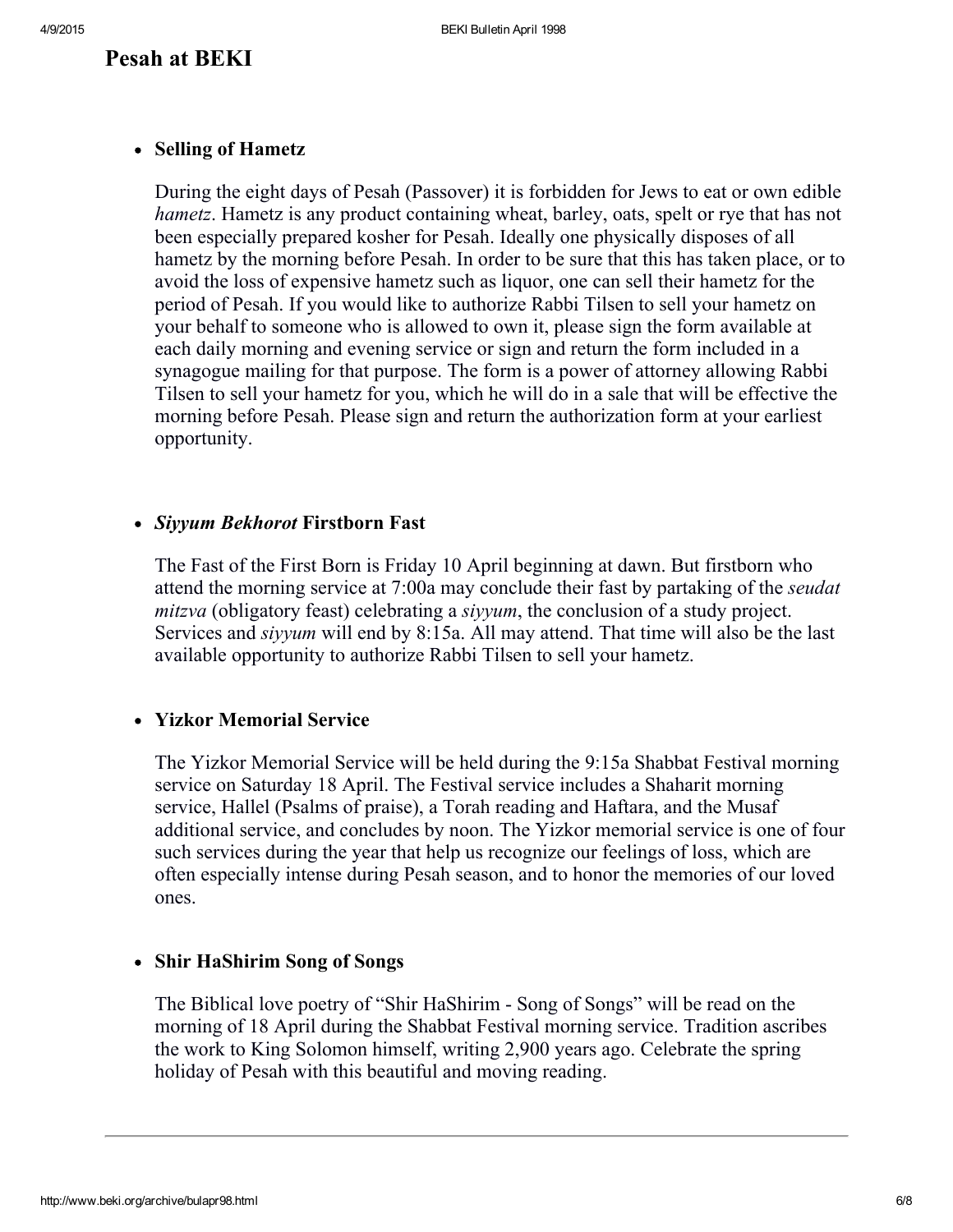## LifeCycle

With Sorrow we note the passing of **Sallee Kaufmann** sister of BEKI member Norma Hodes

#### Mazal Toy to

- Barbara Cushen on the birth of her grandson Nathan George Moore on 4 February 1998
- Noel & Harriet Barstein on the birth of a grandson and on the birth of a granddaughter

#### BEKI Welcomes New Members & their Families:

- Lionel Rigler & Nancy Suchman
- Matthew Katz  $&$  Ronnie Rabin

Alexandra, Hannah, Sophia

#### Morning Minyans

The Shaharit morning service is held at BEKI every Sunday morning at 9:00a, every Monday through Friday morning at 7:00a, and Shabbat at 9:15a. These daily services provide the opportunity to fulfill numerous mitzvot (religious imperatives) such as daily recitation of the Shema and Amida prayers, Torah study, *tzedaqa* (charity), nihum avelim (comforting mourners), and attendance at the House of Study. In addition, the services provide a structure for personal spiritual development and fulfillment as well as an opportunity to improve one's facility in the Hebrew language.

An extra pair of tefillin (prayer amulets) is available in the tallit box in the small chapel. Rabbi Tilsen or another congregant are available every weekday morning to help with donning tefillin.

During this past February, there were six mornings on which attendance was one or two short of the minyan (quorum) needed to recite certain communal prayers. If you want to come on a day when you can be reasonably certain there will be a minyan, come on Sunday, Monday, Wednesday or Shabbat morning. If you'd like to be that "tenth" (or maybe eighth...) person, come on a Tuesday or Friday morning; in February, three Friday mornings were just one or two people "short." And if you just want to come regardless of what anyone else is doing, then just come. While only legally adult Jews are counted toward the quorum, all are encouraged to attend for their own sake and for the sake of adding to the spiritual strength of the Congregation.